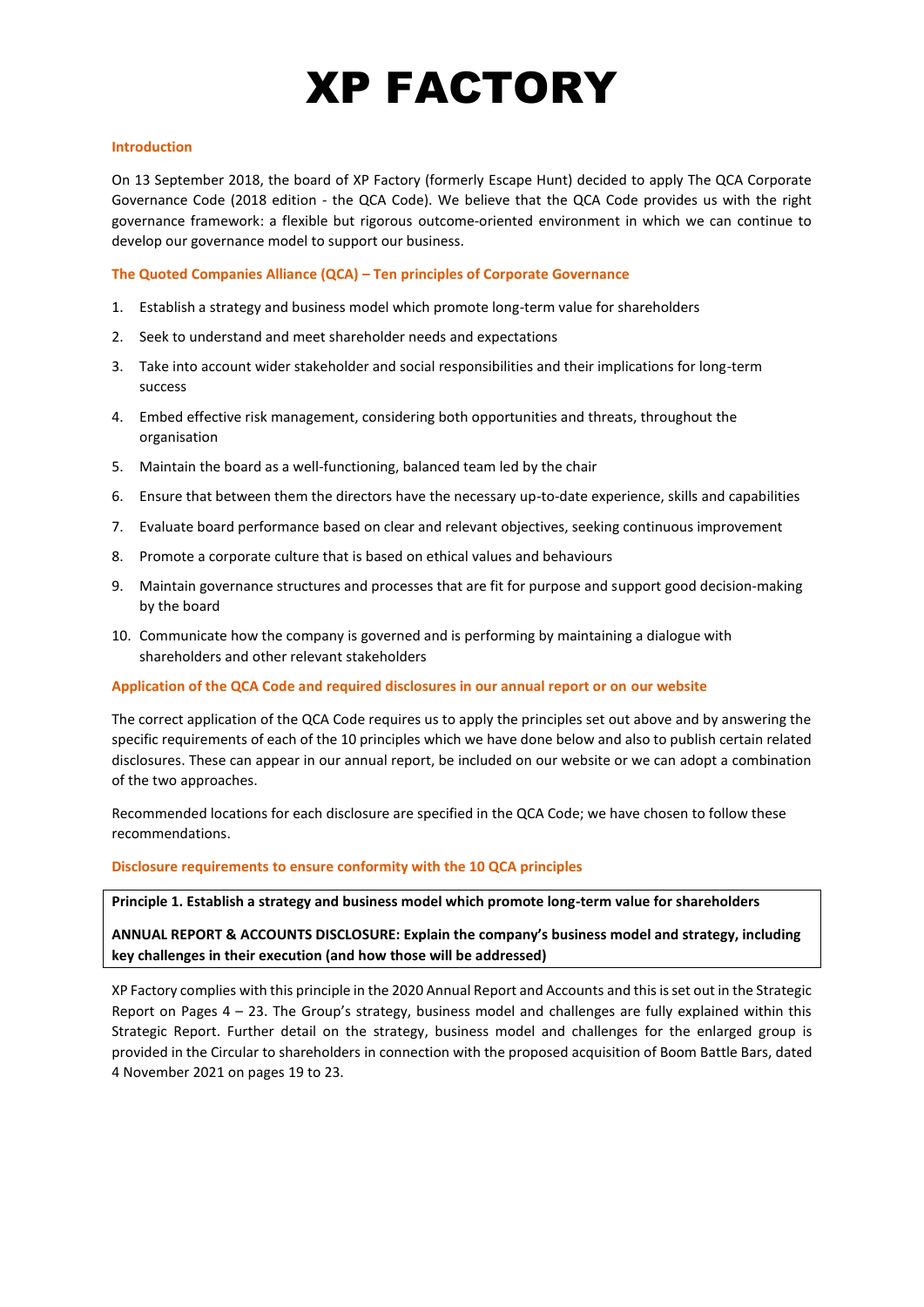XP Factory has set out its strategic objectives for 2021 and beyond in four categories:

- 1. Maximise the UK footprint by rolling out each brand, through a combination of direct investment and franchise
- 2. Accelerate growth in international territories, focusing on franchise
- 3. Continue the development of new products and markets which facilitate the growth of B2B sales
- 4. Integrate the businesses, exploiting synergies where possible and investing in infrastructure that supports scale and future growth

Each of these components is important to the strategy and future success of the Group. In addition, the principal risks and uncertainties to the successful delivery of the Company's strategy, identified by the Board together with the principal controls in place to mitigate those risks, are set out in the circular to shareholders in connection with the proposed acquisition of Boom Battle Bars, dated 4 November 2021 on pages 39 - 54. The Board reviews key risks to the delivery of the strategy together with the appropriate actions being taken, at each board meeting.

## **Principle 2. Seek to understand and meet shareholder needs and expectations**

**WEBSITE DISCLOSURE: Explain the ways in which the company seeks to engage with shareholders and how successful this has been. This should include information on those responsible for shareholder liaison or specification of the point of contact for such matters** 

We have a programme of individual meetings with institutional shareholders and analysts following the preliminary and half-year results presentations to the City. These meetings allow the Chief Executive and the Chief Financial Officer to update shareholders on strategy and the Group's performance. Additional meetings with investors and / or analysts are arranged on request. All board members receive copies of feedback reports from the City presentations and meetings, ensuring they are aware of shareholder opinion. The Company also on occasions presents at investor forums in person or online, which are aimed at retail shareholders.

In addition, page 31 of our 2020 Annual Report and Accounts has a section entitled "Communication with shareholders" which meets all the points above apart from detailing the success of this shareholder engagement and who the IR points of contact are. These points are addressed below and are included in the text of the section from our Annual Report and Accounts which is reproduced below:-

**Communication with shareholders:** The Board attaches great importance to communication with both institutional and private shareholders.

Regular communication is maintained with all shareholders through Company announcements, the half-year Statement and the Annual Report and financial statements. The Directors seek to build on a mutual understanding of objectives between the Company and its shareholders. Institutional shareholders are in contact with the Directors through presentations and meetings to discuss issues and to give feedback regularly throughout the year. With private shareholders, this is not always practical. The Board therefore uses the Company's Annual General Meeting as the opportunity to meet private shareholders who are encouraged to attend, and at which the Chief Executive Officer will usually give a presentation on the activities of the Company. Following the presentation, there will be an opportunity to ask questions of Directors and to discuss the development of the business. The Company operates a website at https://xpfactory.com/investors. The website contains details of the Company and its activities; regulatory announcements, Company announcements, Interim statements, preliminary statements and Annual Reports. The website is maintained in compliance with AIM Rule 26.

The primary responsibility for IR rests with the CEO, Richard Harpham, and CFO, Graham Bird. They are supported by a consultant, Kam Bansil, whose role largely encompasses investor relations and is the first port of call for investor queries. Richard Rose, as the Chairman, and the other Non-Executive Directors are all willing to engage with shareholders should they have a concern that is not resolved through the normal channels.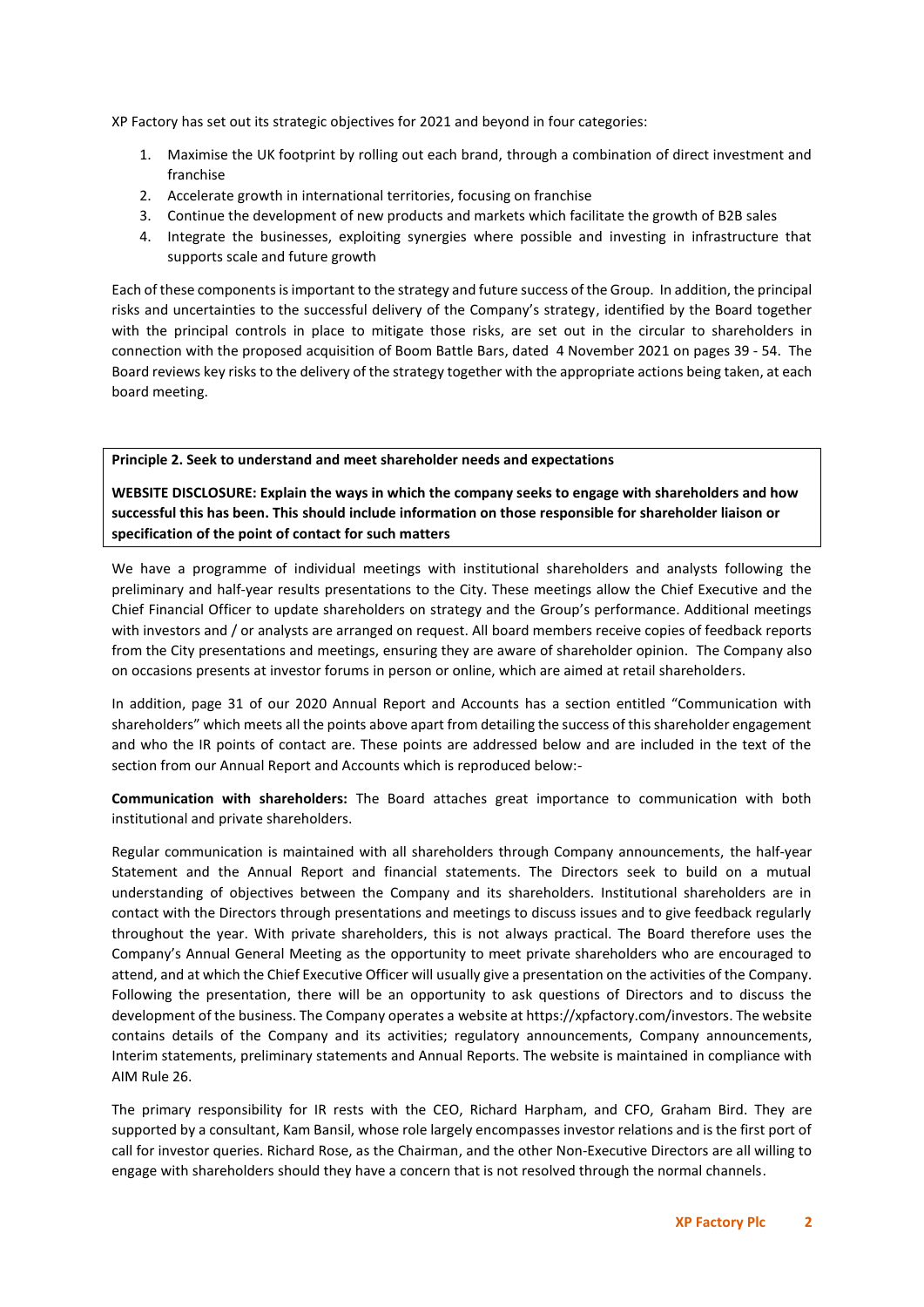**Principle 3. Take into account wider stakeholder and social responsibilities and their implications for longterm success**

**WEBSITE DISCLOSURE: Explain how the business model identifies the key resources and relationships on which the business relies. Explain how the company obtains feedback from stakeholders and the actions that have been generated as a result of this feedback (e.g. changes to inputs or improvements in products)**

The key resources and relationships on which the business relies are our customers, staff, shareholders, regulators, franchisees, prop-suppliers, builders for our site fit outs, landlords for our escape room sites, content providers, and creditors. Shareholders are able to contact management directly via the web portal contact email, monitored by the Directors of the Company, or telephone numbers disclosed on regulatory announcements.

We obtain feedback from our stakeholders on a regular basis, in particular from our customers both directly and via public review forums such as TripAdvisorTM. We have daily contact with our franchisees and have established an online forum through which ideas and issues can be shared; we meet our builders and game suppliers on a daily/weekly basis and have regular reviews. Contact with potential content providers is driven by contractual arrangements. We obtain feedback from our institutional shareholders meetings organised by our brokers. Our design of new games is an iterative process with important feedback on a regular basis from franchisees, our site-staff, the design team and our suppliers. This enables us to improve our design process and quality and cost of production.

The Company has very little negative impact on society, local communities or the environment, so it is unlikely that these issues will affect the Company's ability to deliver shareholder value.

**Principle 4. Embed effective risk management, considering both opportunities and threats, throughout the organisation**

**ANNUAL REPORT & ACCOUNTS DISCLOSURE: Describe how the board has embedded effective risk management in order to execute and deliver strategy. This should include a description of what the board does to identify, assess and manage risk and how it gets assurance that the risk management and related control systems in place are effective**

The "Principal Risks and Uncertainties" of the XP Factory business are detailed the circular sent to shareholders in connection with the proposed acquisition of Boom Battle Bars, dated 4 November 2021 on pages 39 - 54. A risk register was created at the time of the IPO and is updated and remedied annually. This outlines the process for identifying, assessing and managing risks in order to execute and deliver strategy. The management meet most days and at least weekly and the process for identifying and managing risks are discussed at this forum. It is also a forum for emerging risks to be identified. The key risks that the business faces are discussed at board meetings and management meetings. Our auditors provide assurance over the annual report and financial statements, their reporting to the audit committee informs our assessment of how financial risk has been managed.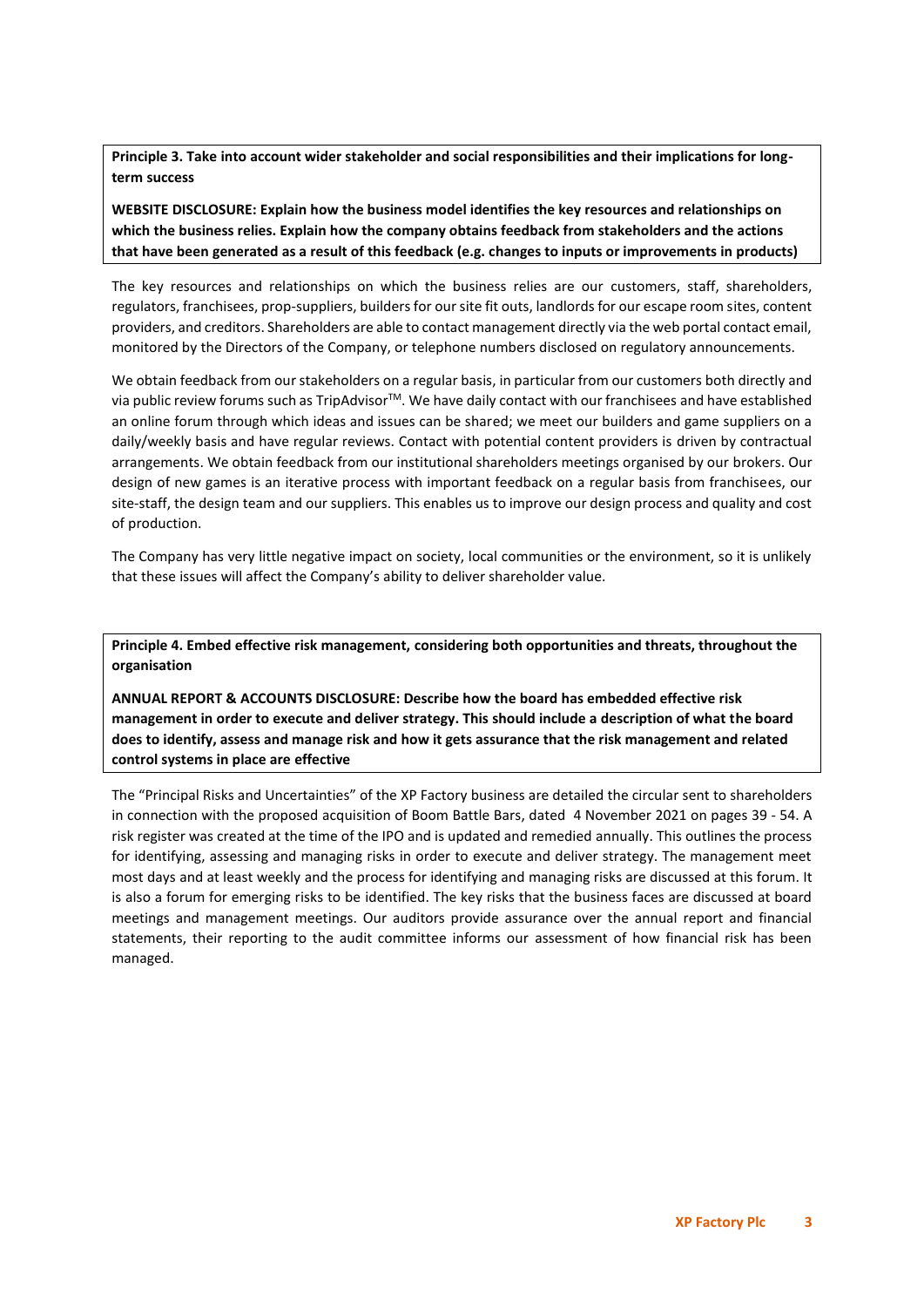**Principle 5. Maintain the board as a well-functioning, balanced team led by the chair.**

**ANNUAL REPORT & ACCOUNTS DISCLOSURE: Identify those directors who are considered to be independent; where there are grounds to question the independence of a director, through length of service or otherwise, this must be explained. Describe the time commitment required from directors (including nonexecutive directors as well as part-time executive directors). Include the number of meetings of the board (and any committees) during the year, together with the attendance record of each director.**

The Company has two Non-Executive Directors both of whom are independent. Richard Rose has served on the Board since 25 May 2016 and Karen Bach has served on the Board since 3 May 2017. Whilst both have served for more than three years, the Board does not consider that his impairs their independence. Neither was a former employee of the Company, nor has either any other remuneration from the Company apart from their fee, they have no options, or performance related pay, no close family ties with any of the Company's advisors, Directors or senior employees and do not represent any material stakeholder. The Chairman owns indirectly or directly 0.04% of the Company's shares whilst Karen Bach owns 0.18% of the Company's shares.

The time commitment from the board is as follows: the CEO and CFO are full time executives. All Executive Directors are in regular contact with the NEDs throughout the year. All the Directors are expected to attend up to 10 board meetings per annum and review the monthly board reports. The NEDs attend audit committee meetings, remuneration committee meetings and nomination committee meetings, of which there are at least one of each per year, in addition to the Board meetings. The attendance records in person or participating by conference call for all board and committee meetings was 100% in 2020 and for 2021 to date.

The Board understands that it has collective responsibility and a legal obligation to promote the interests of the Company.

The Board also understands that the responsibility and the quality of the approach to corporate governance lies with the chair of the Board.

The CEO/CFO are responsible for keeping the Board informed in a timely manner and have been doing so up to now. This has been effective with no issues, up to this point.

The Board has a formal schedule of matters reserved to it and is supported by the Audit, Remuneration and Nomination Committees details of which are set out on pages 31-33 of the Company's 2020 Annual Report and Accounts and under Principle 9 below. At each Board Meeting, the Board receives a Board pack which includes latest financial, operational and management information. The company secretarial role is undertaken by the Chief Financial Officer.

Karen Bach is the senior Independent Director.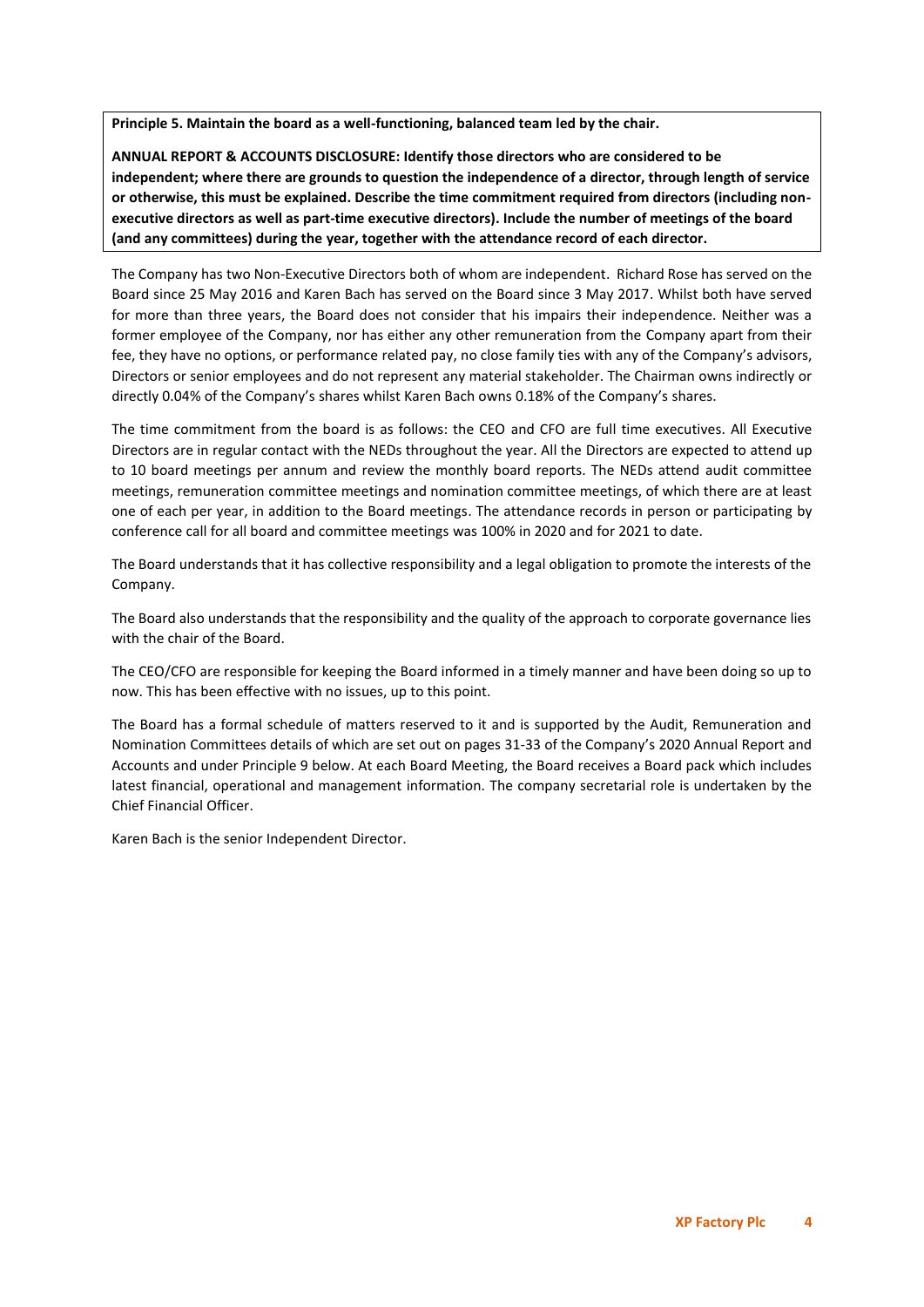**Principle 6. Ensure that between them the directors have the necessary up-to-date experience, skills and capabilities**

**ANNUAL REPORT & ACCOUNTS DISCLOSURE: Identify each director.**

**Describe the relevant experience, skills and personal qualities and capabilities that each director brings to the board (a simple list of current and past roles is insufficient); the statement should demonstrate how the board as a whole contains (or will contain) the necessary mix of experience, skills, personal qualities (including gender balance) and capabilities to deliver the strategy of the company for the benefit of the shareholders over the medium to long-term**

- **Explain how each director keeps his/her skill set up-to-date**
- **Where the board or any committee has sought external advice on a significant matter, this must be described and explained**
- **Where external advisers to the board or any of its committees have been engaged, explain their role**
- **Describe any internal advisory responsibilities, such as the roles performed by the company secretary and the senior independent director, in advising and supporting the board**

Each board director serving at the time of publication of the 2020 Annual Report and Accounts is identified on pages 25-26 thereof. John Story subsequently left the board on 2 August 2021. A brief biography of each of the directors can be found under 'key people' at https://xpfactory.com/investors/.

The Board has a 25% female representation and contains the requisite skills, mix of experience, personal qualities and capabilities to deliver XP Factory's strategy for the benefit of the shareholders over the medium and long-term.

The executive directors continue to develop their industry skills on a daily basis. Both the CEO and CFO have regular interaction with other industry participants, including competitors, industry representatives, advisers and investors. The CFO receives regular updates on financial standards and attends seminars as required and receives advice from the Company's auditors, its financial and legal advisers, and innovation and tax advisers.

All the NEDs have board positions in other companies. Richard Rose is the Chairman of several boards offering guidance and direction, Karen Bach is the non-executive Chair of two AIM quoted companies and serves as a non-executive director on the boards of three other companies, including XP Factory plc. The Board understands that as the Company evolves, the skill requirements of the Board will also change.

The Board has taken advice from its NOMAD, brokers, financial and legal advisers in the last year in relation to the fundraising which was completed in January 2021 and also in relation to the acquisition of Boom Battle Bars and the associated fundraising in November 2021. It also receives advice in relation to legal, tax and other matters in the ordinary course of business.

The Company employs a range of professional advisers including its auditors, tax advisors, innovation advisors, Nominated Adviser, corporate brokers, legal advisers, advisers on employee benefits and HR related matters, and insurance brokers. All have provided advice over the year to the Company, which is also disseminated to the Board as and when appropriate.

Advice was provided on insurance matters for the protection of Directors and the Company in the last year.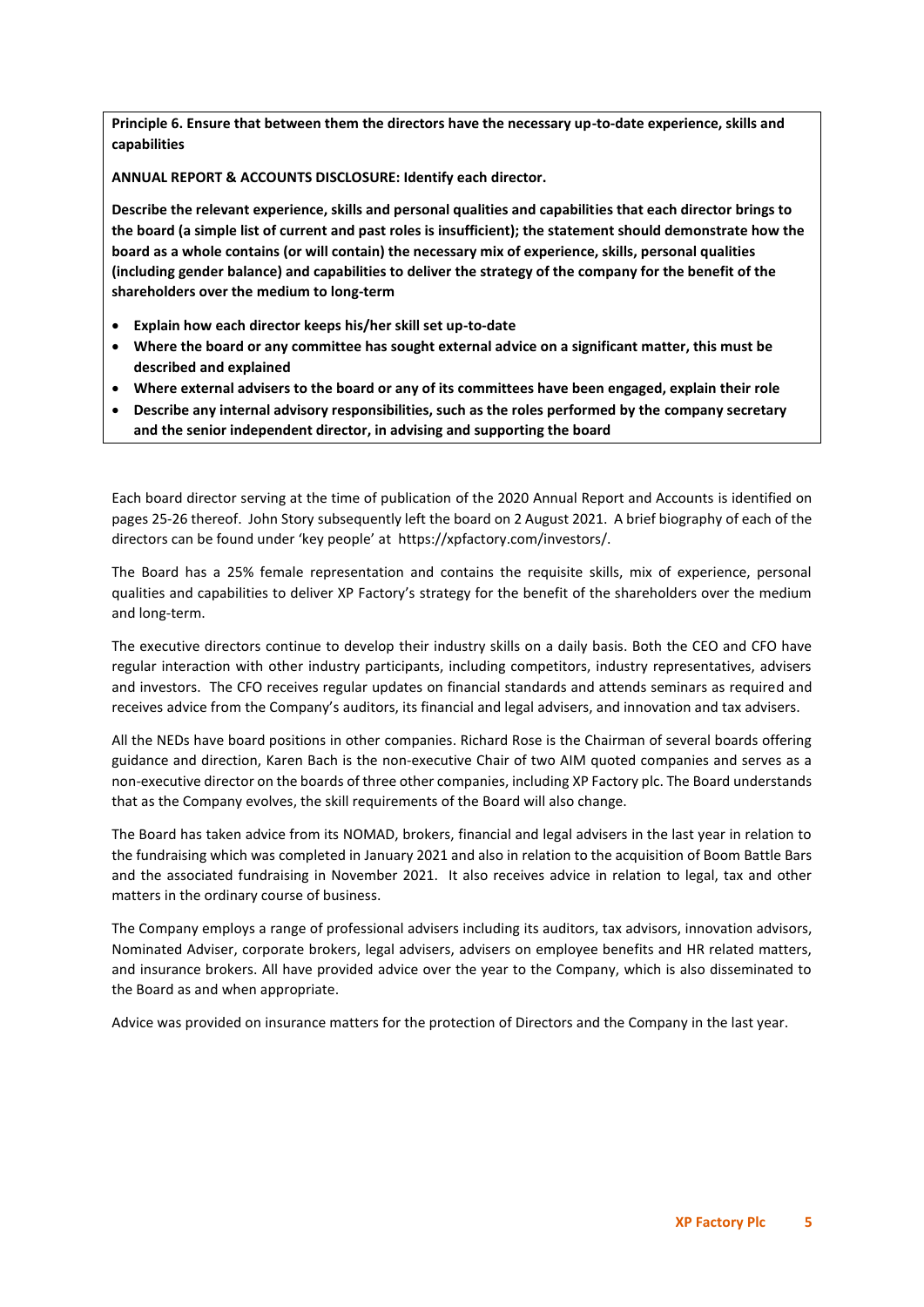**Principle 7. Evaluate board performance based on clear and relevant objectives, seeking continuous improvement**

**ANNUAL REPORT & ACCOUNTS DISCLOSURE:**

- **Include a high-level explanation of the board performance effectiveness process.**
- **Where a board performance evaluation has taken place in the year, provide a brief overview of it, how it was conducted and its results and recommendations. Progress against previous recommendations should also be addressed**

# **WEBSITE DISCLOSURE:**

**Include a more detailed description of the board performance evaluation process/cycle adopted by the company.**

**This should include a summary of:**

- **a) The criteria against which board, committee, and individual effectiveness is considered;**
- **b) How evaluation procedures have evolved from previous years, the results of the evaluation process and action taken or planned as a result;**
- **c) How often board evaluations take place;**
- **d) Explain how the company approaches succession planning and the processes by which it determines board and other senior management appointments, including any links to the board evaluation process.**
- a) The criteria against which the Board, the Committees and individual effectiveness are considered are the strategy of the business and the Key Performance Indicators (KPI's). The business KPIs are shown on page 15 of the 2020 Annual Report and Accounts and are set out below.

Key Performance Indicators: The Directors have identified the following key performance indicators ('KPIs') that the Company tracks. These will be refined and augmented as the Group's business matures:

- Number of owner-operated branches
- Number of franchised branches
- Ratio of staff costs to site revenue
- Site level revenue and like-for-like growth
- Site Level EBITDA
- Adjusted EBITDA for the Group
- Head office costs

b) The evaluation procedures in the last twelve months have been similar to the year before. In the current year, both the CFO and the CEO have been reviewed. No issues have arisen to date.

The evaluation procedures seek to identify the Board's ability to assess the operating environment, think strategically and adapt as necessary and include the following:

- Review the skills and capabilities of the Board needed to meet current and future business need
- Review how well the Board performs its key roles and how successful it has been
- Review the effectiveness of Board relationships and its role as a team
- Assess the level and quality of information the Board receives
- Assess the respective contributions of the executive directors and non-executive directors
- Assess the effectiveness of the second tier of management and the succession planning arrangements in place
- Assess the compliance of the key governance documents with legal requirements and good practice
- c) Board evaluations take place annually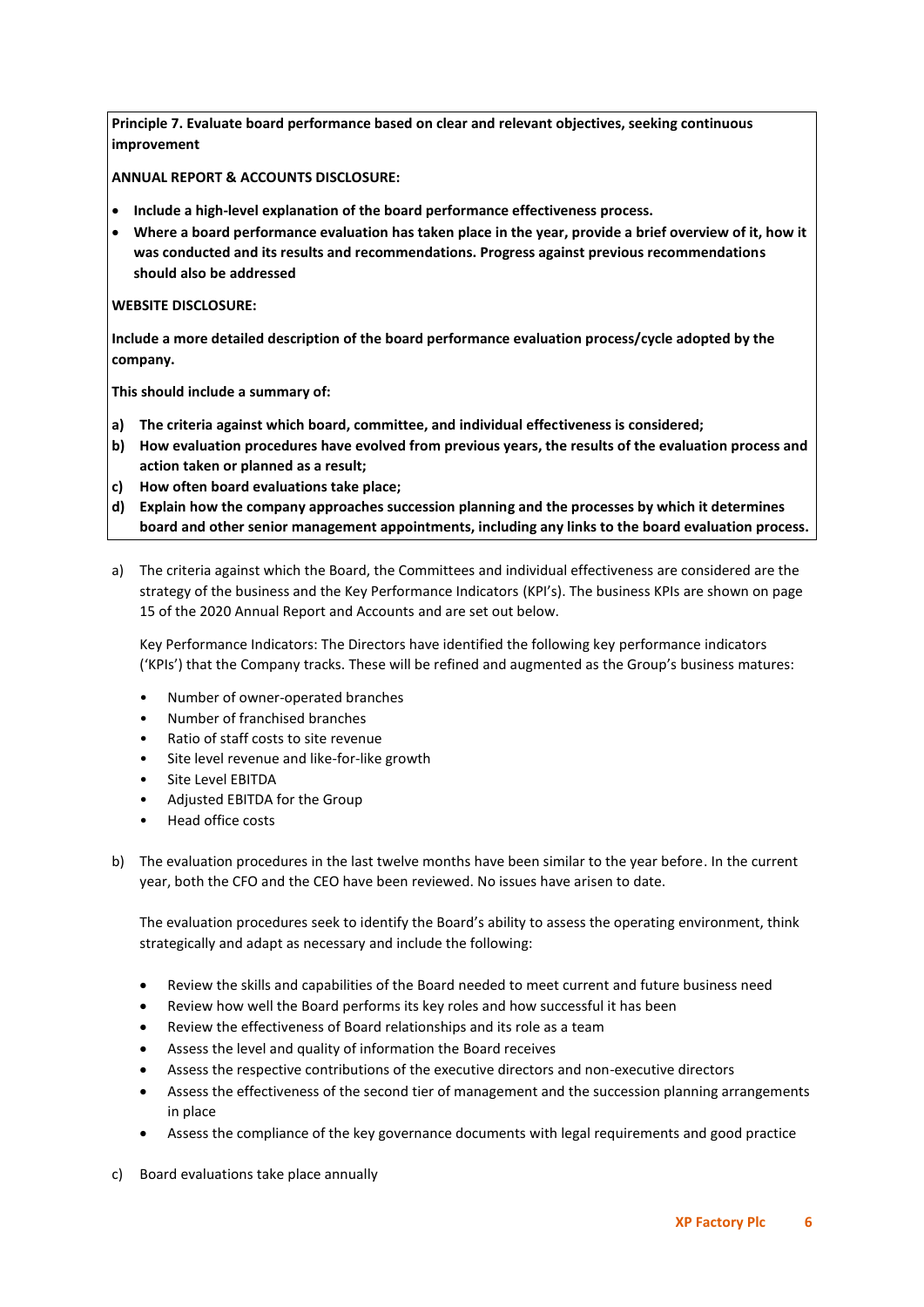d) A succession plan is in place with the nomination committee for unforeseen events. Regular reviews for succession planning of the Board members by the Directors takes place at board meetings.

The Board understands that as the Company evolves the skill requirements of the Board will also change.

# **Principle 8. Promote a corporate culture that is based on ethical values and behaviours**

**ANNUAL REPORT & ACCOUNTS DISCLOSURE:**

**Include in the chair's corporate governance statement how the culture is consistent with the company's objectives, strategy and business model in the strategic report and with the description of principal risks and uncertainties. The statement should explain what the board does to monitor and promote a healthy corporate culture and how the board assesses the state of the culture at present.**

**WEBSITE DISCLOSURE: Explain how the board ensures that the company has the means to determine that ethical values and behaviours are recognised and respected.**

XP Factory's culture is to be open, honest, inclusive and staff are encouraged to be communicative. The Directors arrange a number of briefings to all staff to communicate and to reinforce its corporate values and to invite questions and encourage discussion. The Directors frequently visit all the locations to ensure compliance with the Company's values. They encourage customer feedback via online booking review platforms.

The culture across the Group is espoused in the Company's stated beliefs and values which are communicated and included in staff assessments, and promotes a culture of service to its customers, whether in the owner operated escape rooms in the UK or its franchisees. The Group has dedicated resource to provide assistance and marketing support to the franchisee network and uses online collaboration tools to enable cross communication with franchisees, which has been well received. The critical service element monitored by management for the owner operated sites is the TripAdvisor $TM$  rankings as well as other social media ratings.

Clear statements of behaviour are issued by the Board. The Group has an anti-bribery policy and anti-bribery statement is on our corporate website. Both the statement and policy confirm that the Group has a zero tolerance stance on bribery and they repeat the Board's expectation that everyone behaves at all times honestly, professionally, fairly and with integrity.

The Chairman's Corporate Governance Statement can be found on pages 29-35 in the 2020 Annual Report and Accounts.

**Principle 9. Maintain governance structures and processes that are fit for purpose and support good decision making by the board**

**WEBSITE DISCLOSURE:**

- **In addition to the high level explanation of the application of the QCA Code set out in the chair's corporate governance statement:**
- **Describe the roles and responsibilities of the chair, chief executive and any other directors who have specific individual responsibilities or remits (e.g. for engagement with shareholders or other stakeholder groups).**
- **Describe the roles of any committees (e.g. audit, remuneration and nomination committees) setting out any terms of reference and matters reserved by the board for its consideration.**
- **Describe which matters are reserved for the board.**
- **Describe any plans for evolution of the governance framework in line with the company's plans for growth.**

The Board is responsible for formulating, reviewing and approving the Company's strategy, budgets and corporate actions. The Board comprises three executive and two non-executive directors, including the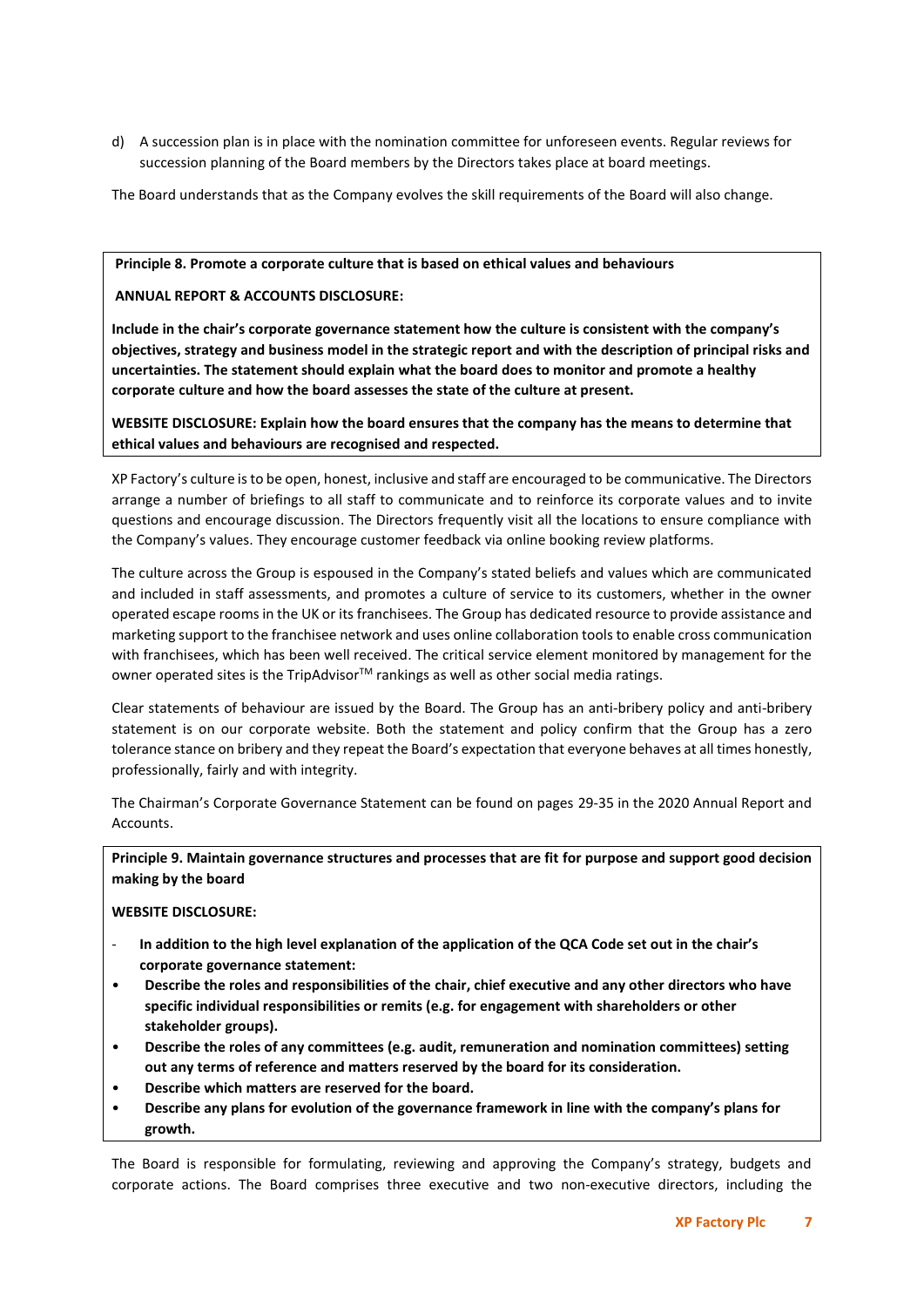Chairman. All Directors bring a wide range of skills and international experience to the Board. The Non-Executive Directors hold meetings without the executive Directors present. The Non-Executive Chairman is primarily responsible for the working of the Board of the Company. The Chief Executive is primarily responsible for the running of the business and implementation of the Board's strategy and policy. The Chief Executive is assisted in the managing of the business on a day-to-day basis by the Chief Financial Officer and the senior leadership team comprising the CEO, CFO and two other senior executives. High-level strategic decisions are discussed and taken by the full Board. Investment decisions (above a pre-approved level) are taken by the full Board. Operational decisions are taken by the executive directors and the senior leadership team within the framework approved in the annual financial plan and within a framework of Board-approved authorisation levels. The Board regulations define a framework of high-level authorities that maps the structure of delegation below Board level, as well as specifying issues which remain within the Board's preserve. The Board typically expects to meet up to 10 times a year to consider a formal schedule of matters, including the operating performance of the business and to review the Company's financial plan and business model.

## **Corporate Governance Code**

The UK Corporate Governance Code published by the Financial Reporting Council does not apply to AIM companies. However, the Directors recognise the importance of good corporate governance and complies with the provisions of the Corporate Governance Code for Small and Mid-Size Quoted Companies ("Governance Code"), published from time to time by the QCA, to the extent that they believe it is appropriate in the light of the size, stage of development and resources of the Company.

The Directors consider each of Richard Rose and Karen Bach to be independent.

The Board maintains three standing committees, being the audit committee, remuneration committee and nomination committee. Each has formally delegated duties and responsibilities, as described below.

The Board understands that they may have to change as the Company evolves.

**Board Committees** - The minutes of all sub-committees are circulated for review and consideration by all relevant Directors, supplemented by oral reports from the Committee Chairmen at Board meetings.

**Audit Committee** - The Audit Committee was formed in May 2017 on completion of the acquisition of Experiential Ventures Limited and comprises Karen Bach who chairs the committee and Richard Rose. Further details on the Audit Committee are provided below in the Report of the Audit Committee.

**Remuneration Committee** - The Remuneration Committee was formed in May 2017 on completion of the acquisition of Experiential Ventures Limited and comprises Karen Bach, who chairs the committee and Richard Rose.

**Nomination Committee** - The Nomination Committee was formed in May 2017 on completion of the acquisition of Experiential Ventures Limited and comprises Karen Bach who chairs the committee and Richard Rose.

Matters reserved for the board are covered on pages 29 - 35 of the 2020 Annual Report and Accounts.